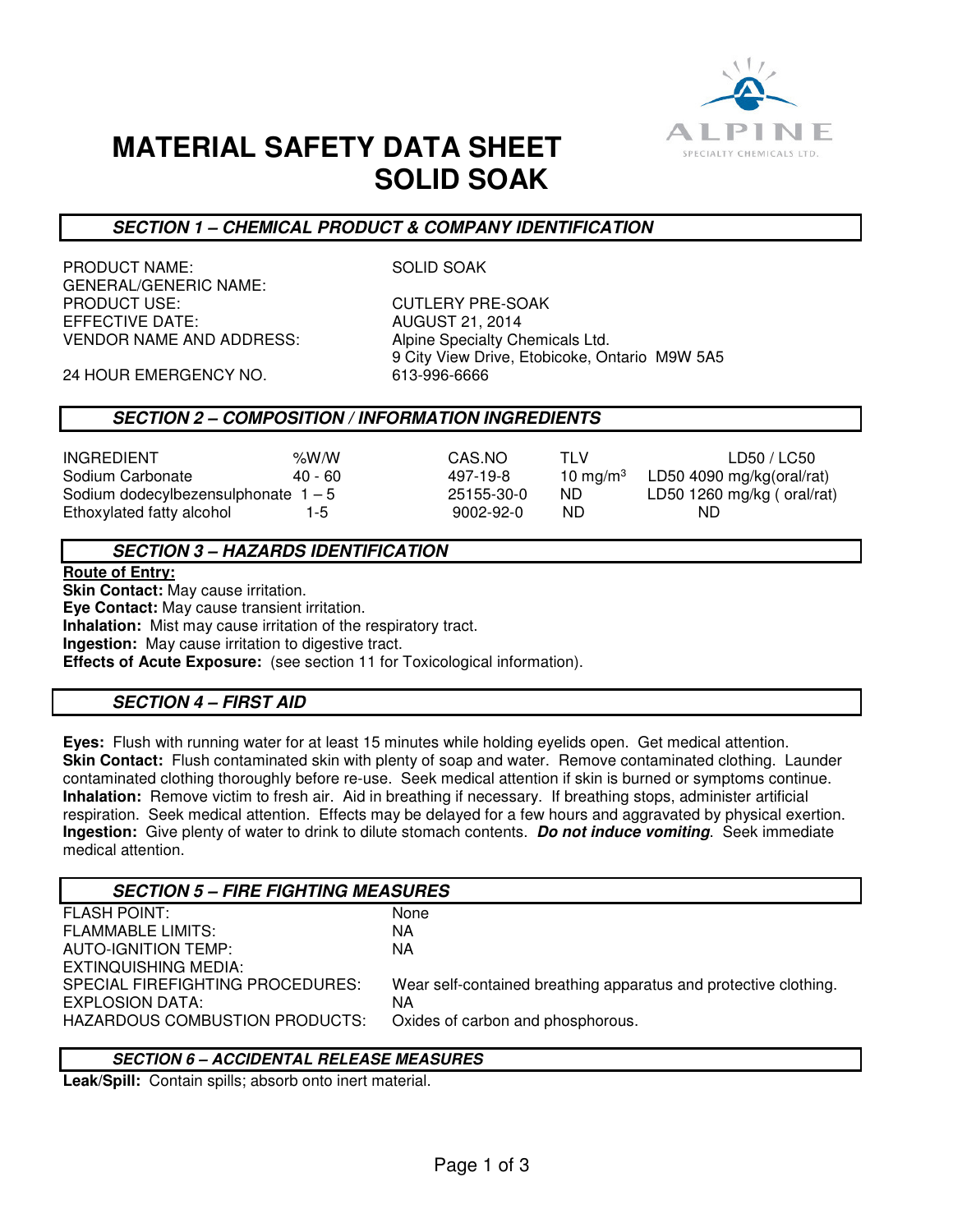# **MATERIAL SAFETY DATA SHEET SOLID SOAK**

# **SECTION 7 – HANDLING AND STORAGE**

**Handling Procedures**: Avoid all skin contact. Ventilate adequately, otherwise wear an appropriate breathing apparatus. Avoid contact with eyes, skin or clothing. Keep container closed when not in use. **Storage Procedures**: Keep containers closed when not in use.

## **SECTION 8 – EXPOSURE CONTROLS**

#### **PROTECTIVE EQUIPMENT TO BE USED:**

| RESPIRATORY PROTECTION: | Not required.                 |
|-------------------------|-------------------------------|
| VENTILATION:            | General ventilation adequate. |
| PROTECTIVE GLOVES:      | Rubber                        |
| EYE PROTECTION:         | Safety glasses                |

| <b>SECTION 9 - PHYSICAL PROPERTIES</b> |                          |
|----------------------------------------|--------------------------|
| <b>PHYSICAL STATE:</b>                 | Solid                    |
| APPEARANCE AND ODOUR:                  | Solid block green color. |
| ODOUR THRESHOLD:                       | NA.                      |
| <b>SPECIFIC GRAVITY:</b>               | NA                       |
| <b>VAPOUR PRESSURE:</b>                | NA                       |
| VAPOUR DENSITY:                        | NA                       |
| pH:                                    | (1%) 10.5                |
| EVAPORATION RATE:                      | NA                       |
| INITIAL BOILING POINT:                 | NA                       |
| WATER SOLUBILITY:                      | Complete                 |
| <b>FREEZING POINT:</b>                 | NA                       |

## **SECTION 10 – STABILITY AND REACTIVITY**

STABILITY: STABILITY: INCOMPATIBILITY: Strong acids HAZARDOUS DECOMPOSITION PRODUCTS: NA HAZARDOUS POLYMERIZATION: Will not occur<br>
CONDITIONS TO AVOID: Contact with a

Contact with acids will generate heat.

| <b>SECTION 11 - TOXICOLOGICAL INFORMATION</b> |                                                               |  |
|-----------------------------------------------|---------------------------------------------------------------|--|
| THRESHOLD LIMIT VALUE:                        | ND                                                            |  |
| EFFECTS OF ACCUTE EXPOSURE:                   |                                                               |  |
| <b>SKIN CONTACT:</b>                          | May cause irritation.                                         |  |
| EYE CONTACT:                                  | May cause irritation. May cause temporary or permanent damage |  |
|                                               | if not treated promptly.                                      |  |
| INHALATION:                                   | NA.                                                           |  |
| INGESTION:                                    | May cause irritation to digestive tract.                      |  |
| EFFECT OF CHRONIC EXPOSURE:                   | None known                                                    |  |
| IRRITANCY OF PRODUCT:                         | Slight                                                        |  |
| CARCINOGENICITY:                              | ND.                                                           |  |
| SENSITIZATION TO MATERIAL:                    | ND.                                                           |  |
| REPRODUCTION TOXICITY:                        | ND                                                            |  |
| TERATOGENTICITY:                              | ND.                                                           |  |
| MUTAGENICITY:                                 | ND                                                            |  |

## **SECTION 12 – ECOLOGICAL CONSIDERATION**

No permanent effects on ecosystem.

## **SECTION 13 – DISPOSAL CONSIDERATIONS**

**Waste Disposal:** In accordance with federal, provincial or local government requirements.